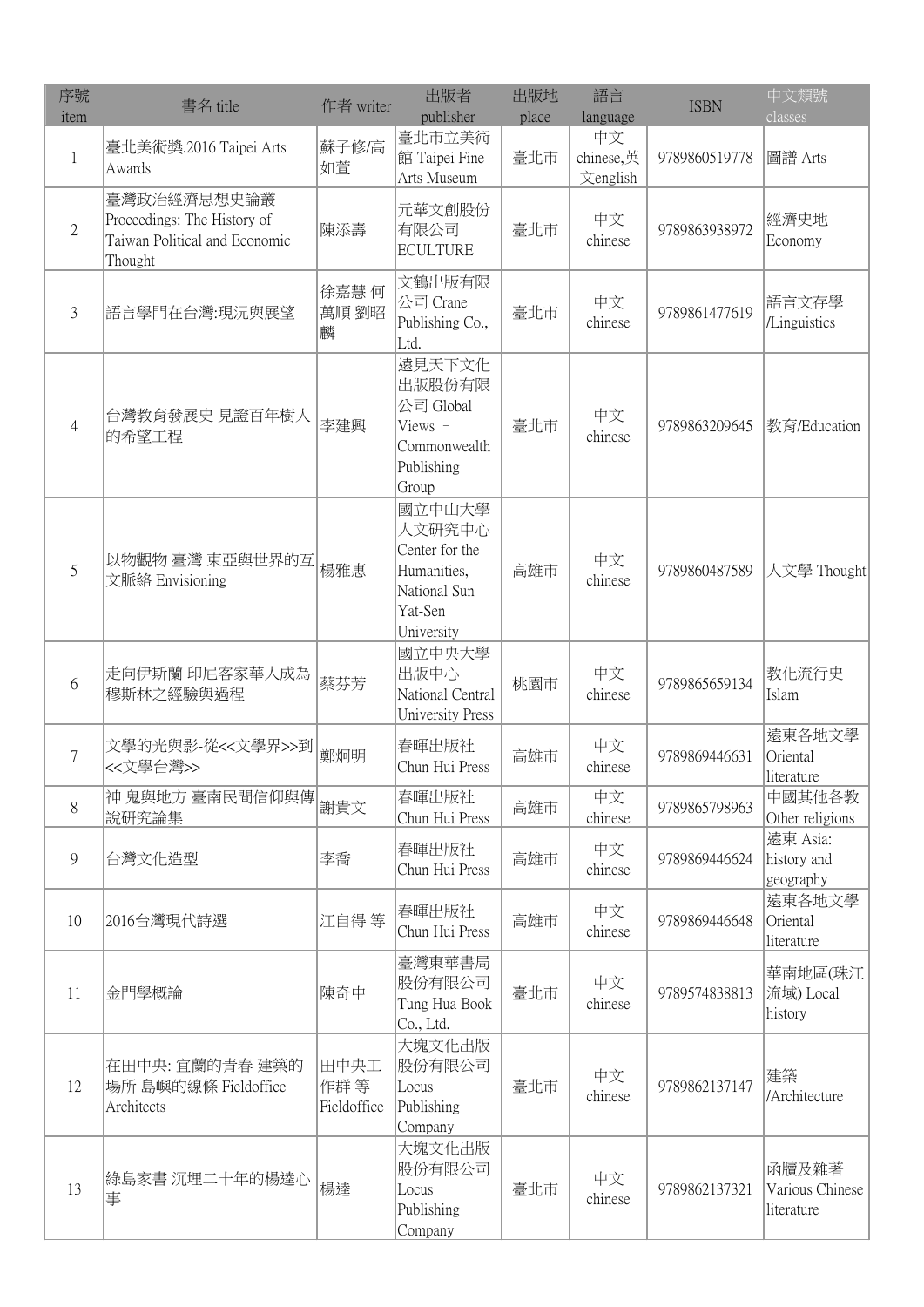| 14 | 鹿港尋味 揭開正宗古早味蘊藏<br>的飲食傳奇                                          | 心岱                                                              | 遠見天下文化<br>出版股份有限<br>公司 Global<br>Views -<br>Commonwealth<br>Publishing<br>Group                                                                       | 臺北市 | 中文<br>chinese               | 9789863209331 | 民俗學;各國風<br>俗 Rite and<br>custom      |
|----|------------------------------------------------------------------|-----------------------------------------------------------------|-------------------------------------------------------------------------------------------------------------------------------------------------------|-----|-----------------------------|---------------|--------------------------------------|
| 15 | 台灣人口大震盪                                                          | 薛承泰                                                             | 遠見天下文化<br>出版股份有限<br>公司 Global<br>Views $-$<br>Commonwealth<br>Publishing<br>Group                                                                     | 臺北市 | 中文<br>chinese               | 9789864791323 | 社會問題<br>Sociology                    |
| 16 | 閱讀的無限想像-走讀臺南-                                                    | 許玲瑋                                                             | 遠見雜誌社<br>Global Views<br>Monthly                                                                                                                      | 臺北市 | 中文<br>chinese               | 9789869211284 | 遠東 Asia:<br>history and<br>geography |
| 17 | 飄零 詩歌 醉草園-跨政權臺灣<br>末代傳統文人的應世之路                                   | 張淵盛                                                             | 麗文文化事業<br>股份有限公司<br>Liwen<br>Publishing<br>Group                                                                                                      | 高雄市 | 中文<br>chinese               | 9789577486561 | 各國傳記<br>Biography                    |
| 18 | 東亞視域中的中華意識                                                       | 張崑將                                                             | 國立臺灣大學<br>人文社會高等<br>研究院東亞儒<br>學研究中心<br>Institute for<br>Advanced<br>Studies in<br>Humanities and<br>Social Sciences,<br>National Taiwan<br>University | 臺北市 | 中文<br>chinese               | 9789860521665 | 中國通史<br>/General history<br>of China |
| 19 | 臺北市年鑑 TAIPEI Yearbook<br>2016                                    | 臺北市年<br>鑑編輯工<br>作小組<br>Taipei<br>Yearbook<br>Editional<br>Group | 臺北市政府<br>Taipei City<br>Government                                                                                                                    | 臺北市 | 中文<br>chinese,英<br>文english | 9789860526394 | 普通年鑑 Serial<br>publications          |
| 20 | 疾走百年一阿里山森林鉄道の<br>物語                                              | 蘇昭旭                                                             | 行政院農業委<br>員會林務局嘉<br>義林區管理處<br>Forestry Bureau,<br>Council of<br>Agriculture,<br>Executive Yuan                                                        | 嘉義市 | 日文<br>japanese              | 9789860528695 | 旅行觀光<br>Recreation and<br>leisure    |
| 21 | A Brief History of Alishan Forest<br>Railway Through the Century | Su,Chao-<br>Hsu                                                 | 行政院農業委<br>員會林務局嘉<br>義林區管理處<br>Forestry Bureau,<br>Council of<br>Agriculture,<br>Executive Yuan                                                        | 嘉義市 | 英文<br>english               | 9789860506426 | 旅行觀光<br>Recreation and<br>leisure    |
| 22 | 小靜齋言論集                                                           | 馬壽華                                                             | 財團法人馬氏<br>思上文教基金<br>會                                                                                                                                 | 臺北市 | 中文<br>chinese               | 957282662X    | 民國別集<br>Chinese<br>literature        |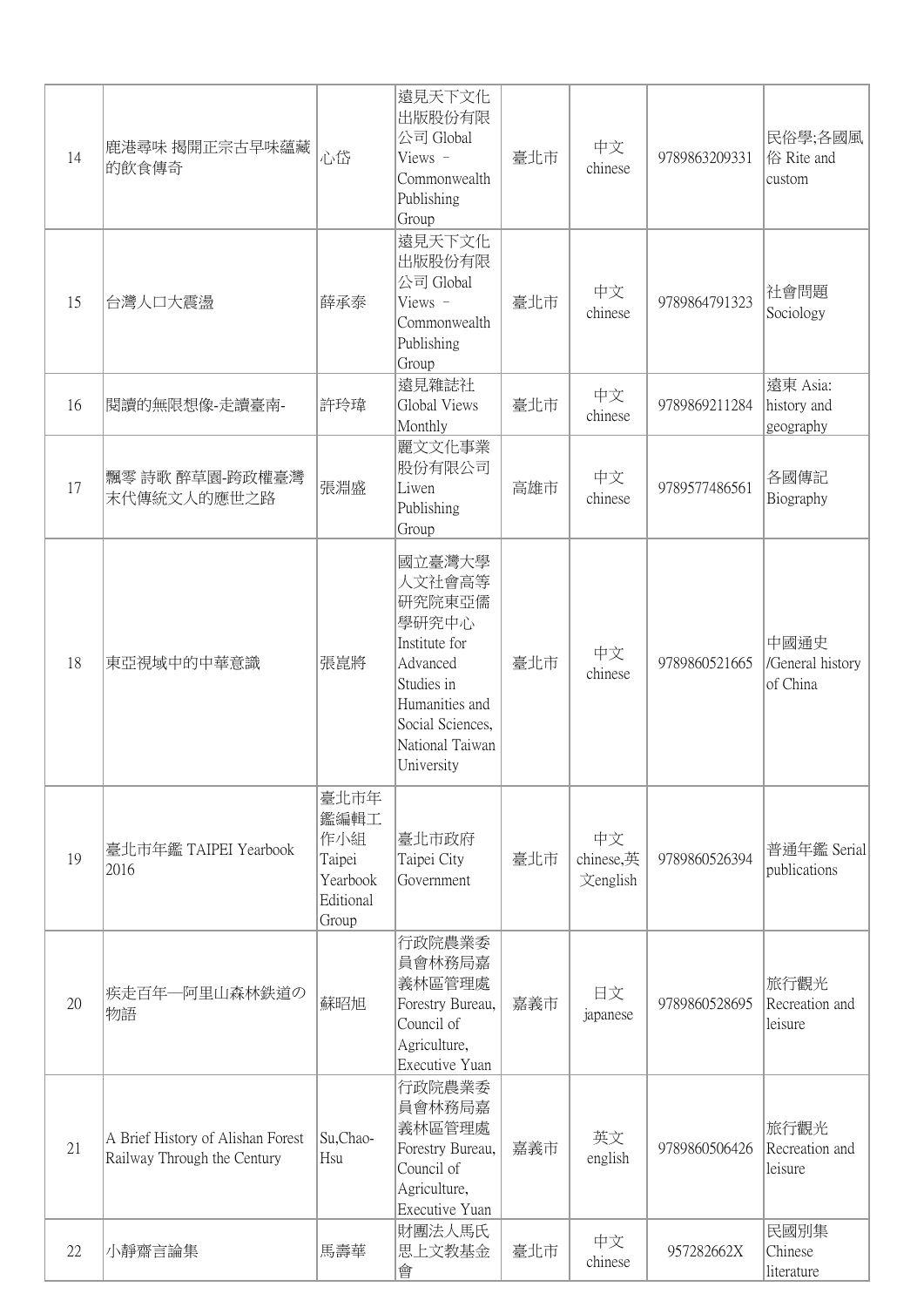| 23 | 第一屆馬漢寶講座論文彙編                                                                | 臺大法學<br>院/馬氏思<br>上文教基<br>金會 | 財團法人馬氏<br>思上文教基金<br>會                                                                                                                       | 臺北市 | 中文<br>chinese | 9572826638    | 法律/Law                                  |
|----|-----------------------------------------------------------------------------|-----------------------------|---------------------------------------------------------------------------------------------------------------------------------------------|-----|---------------|---------------|-----------------------------------------|
| 24 | 第二屆馬漢寶講座論文彙編                                                                | 臺大法學<br>院/馬氏思<br>上文教基<br>金會 | 財團法人馬氏<br>思上文教基金<br>會                                                                                                                       | 臺北市 | 中文<br>chinese | 9789572826645 | 國際法 Law                                 |
| 25 | 第三屆馬漢寶講座論文彙編                                                                | 臺大法學<br>院/馬氏思<br>上文教基<br>金會 | 財團法人馬氏<br>思上文教基金<br>會                                                                                                                       | 臺北市 | 中文<br>chinese | 9789572826652 | 法律/Law                                  |
| 26 | 第四屆馬漢寶講座論文彙編                                                                | 臺大法學<br>院/馬氏思<br>上文教基<br>金會 | 財團法人馬氏<br>思上文教基金<br>會                                                                                                                       | 臺北市 | 中文<br>chinese | 9789572826669 | 法律/Law                                  |
| 27 | 第五屆馬漢寶講座論文彙編                                                                | 臺大法學<br>院/馬氏思<br>上文教基<br>金會 | 財團法人馬氏<br>思上文教基金<br>會                                                                                                                       | 臺北市 | 中文<br>chinese | 9789572826683 | 法律/Law                                  |
| 28 | 潮汐的呼唤:探索北海岸潮間<br>帶 Call of the tides                                        | 廖運志/張<br>睿昇/邵廣<br>昭         | 交通部觀光局<br>北海岸及觀音<br>山國家風景區<br>管理處 North<br>Coast &<br>Guanyinshan<br>National Scenic<br>Area<br>Administration,<br>Tourism Bureau,<br>MOTC. | 新北市 | 中文<br>chinese | 9789860529487 | 生物之分佈;生<br>物地理<br>Biological<br>science |
| 29 | 中華民國105年國人旅遊狀況調 故鄉市場<br>查報告(光碟版) 2016 Survey of<br>Travel by R.O.C Citizens | 調査股份<br>有限公司                | 交通部觀光局<br>Tourism Bureau,<br>M.O.T.C.<br>Republic of<br>China(Taiwan)                                                                       | 臺北市 | 中文<br>chinese | 9789860531398 | 旅行觀光<br>Recreation and<br>leisure       |
| 30 | 認識馬卡道族夜祭                                                                    | 杜奉賢                         | 屏東縣政府<br>Pingtung County<br>Government                                                                                                      | 屏東市 | 中文<br>chinese | 9789860534115 | 民族誌 Rite and<br>custom                  |
| 31 | 臺灣水庫規劃與建設 Planning<br>and Construction of Reservoir in<br>Taiwan            | 林端正 等                       | 經濟部水利署<br>水利規劃試驗<br>所 Water<br>Resources<br>Planning<br>Institute, Water<br>Resources<br>Agency,<br>Ministry of<br>Economic<br>Affairs      | 臺中市 | 中文<br>chinese | 9789860535815 | 水利工程<br>Engineering                     |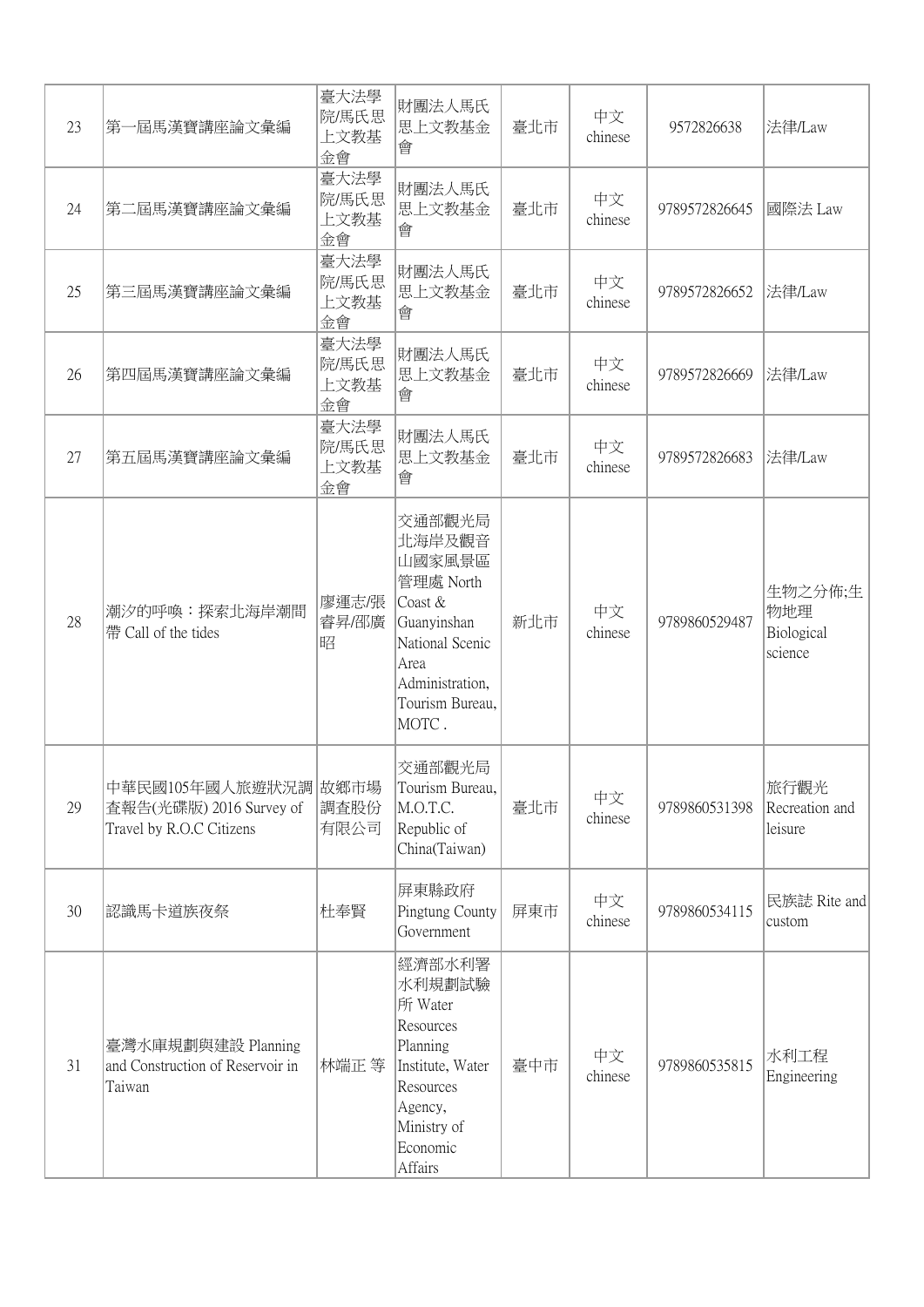| 32 | 台灣重要河川規劃與治理<br>Planning and Regulation of the<br>Chief Rivers in Taiwan                                                                                   | 陳春伸等         | 經濟部水利署<br>水利規劃試驗<br>所 Water<br>Resources<br>Planning<br>Institute, Water<br>Resources<br>Agency,<br>Ministry of<br>Economic<br>Affairs | 臺中市 | 中文<br>chinese | 9789860535785 | 水利工程<br>Engineering                |
|----|-----------------------------------------------------------------------------------------------------------------------------------------------------------|--------------|----------------------------------------------------------------------------------------------------------------------------------------|-----|---------------|---------------|------------------------------------|
| 33 | 海角之鄉:澎湖南方四島人文<br>歷史紀實                                                                                                                                     | 許光輝          | 海洋國家公園<br>管理處 Marine<br>National Park<br>Headquarters                                                                                  | 高雄市 | 中文<br>chinese | 9789860527339 | 旅行觀光<br>Recreation and<br>leisure  |
| 34 | 臺灣地區與大陸地區人民關係<br>條例暨施行細則解釋彙編                                                                                                                              | 行政院大<br>陸委員會 | 行政院大陸委<br>員會 Mainland<br>Affairs Council,<br>Executive Yuan                                                                            | 臺北市 | 中文<br>chinese | 9789860480924 | 法律/Law                             |
| 35 | 金門傳統建築之美 The<br>Traditional Architecture of Kinmen                                                                                                        | 林金榮          | 金門縣文化局<br>Cultural Affairs<br>Bureau of<br>Kinmen County                                                                               | 金門縣 | 中文<br>chinese | 9789860533156 | 中國建築<br>Architecture               |
| 36 | 金門觀察筆記II OBSERVATION<br>NOTES OF KINMEN                                                                                                                   | 羅德水          | 金門縣文化局<br>Cultural Affairs<br>Bureau of<br>Kinmen County                                                                               | 金門縣 | 中文<br>chinese | 9789860531107 | 華南地區(珠江<br>流域) Local<br>history    |
| 37 | 賴名湯日記III: 民國六十一年~<br>六十五年 Lai Ming-tang's Diaries  賴名湯<br>III 1972-1976                                                                                   |              | 國史館<br>Academia<br>Historica                                                                                                           | 臺北市 | 中文<br>chinese | 9789860532760 | 各國傳記<br>Biography                  |
| 38 | 新竹地區煤礦史論著彙編(上<br>$\overline{\uparrow})$                                                                                                                   | 周政男          | 新竹縣政府文<br>化局 Cultural<br>Affairs Bureau<br>of Hsinchu<br>County<br>Government                                                          | 新竹市 | 中文<br>chinese | 9789860528725 | 煤礦(碳礦)<br>Mining and<br>metallurgy |
| 39 | 文學尋思一府城講壇2016                                                                                                                                             | 劉兆玄 等        | 國立台灣文學<br>館 National<br>Museum of<br>Taiwan<br>Literature                                                                              | 臺南市 | 中文<br>chinese | 9789860533484 | 遠東各地文學<br>Oriental<br>literature   |
| 40 | 人類世的博物館:藝術・科學<br>•當代社會變遷 Museums in the<br>Age of the Anthropocene<br>Art, Science and Changes in<br>Contemporary Society                                 | 張婉真(主<br>編)  | 國立臺灣博物<br>館 National<br>Taiwan Museum                                                                                                  | 臺北市 | 中文<br>chinese | 9789860535259 | 博物院<br>Museology                   |
| 41 | 文學・館藏・實踐:國立臺灣<br>文學館館員論文集合刊2016                                                                                                                           | 陳慕真 等        | 國立台灣文學<br>館 National<br>Museum of<br>Taiwan<br>Literature                                                                              | 臺南市 | 中文<br>chinese | 9789860499551 | 遠東各地文學<br>Oriental<br>literature   |
| 42 | 主體、性別、地方論述與(後)<br>現代童年想像:戰後台灣少年<br>小說專論 Discourses of<br>Subject, Gender, Place, and (Post) mo<br>dern Childhood in Postwar<br>Taiwanese juvenile Fiction | 吳玖瑛          | 國立成功大學<br>出版中心<br>National Cheng<br>Kung University<br>Press                                                                           | 臺南市 | 中文<br>chinese | 9789865635282 | 遠東各地文學<br>Oriental<br>literature   |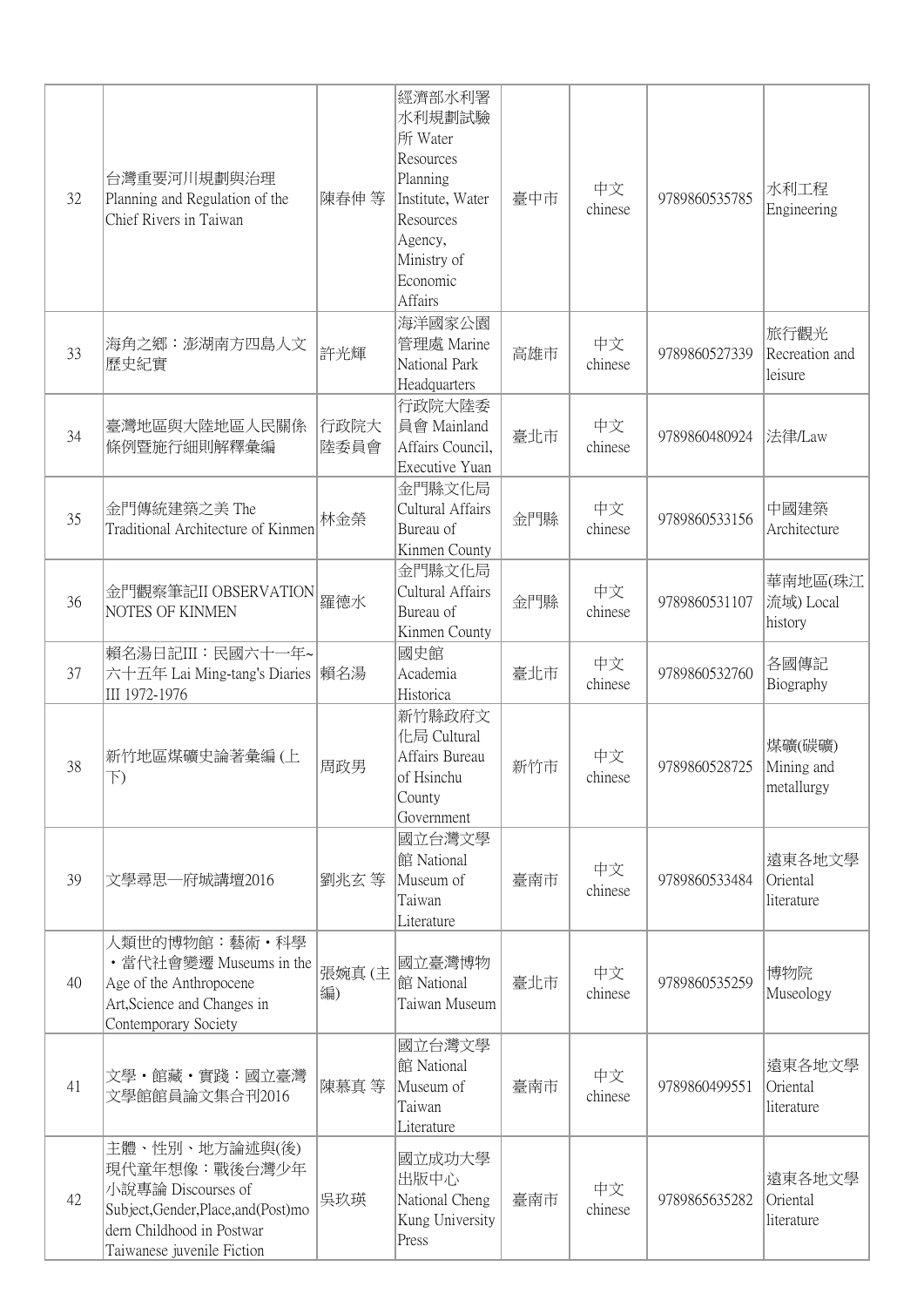| 43 | 臺灣產頭足類動物圖鑑 GUIDE<br>TO THE CEPHALOPODS OF<br><b>TAIWAN</b>                 | 盧重成/鍾<br>文松          | 國立自然科學<br>博物館 National<br>Museum of<br>Natural Science                | 臺中市 | 中文<br>chinese,英<br>文english | 9789860525694 | 無脊椎動物<br>Zoology                       |
|----|----------------------------------------------------------------------------|----------------------|-----------------------------------------------------------------------|-----|-----------------------------|---------------|----------------------------------------|
| 44 | 臺南文學步道                                                                     | 黃文博                  | 臺南市政府文<br>化局 Cultural<br>Affairs Bureau,<br>Tainan City<br>Government | 臺南市 | 中文<br>chinese               | 9789860529173 | 遠東 Asia:<br>history and<br>geography   |
| 45 | 城鄉風貌映臺南 Rural and<br>Urban Landscapes of Tainan                            | 曹婷婷 等                | 臺南市政府文<br>化局 Cultural<br>Affairs Bureau,<br>Tainan City<br>Government | 臺南市 | 中文<br>chinese,英<br>文english | 9789860522228 | 遠東 Asia:<br>history and<br>geography   |
| 46 | 返回自然之夢一李賢文畫集<br>Dreaming Back to<br>Nature: Paintings by Lee Shien-<br>Wen | 國立歷史<br>博物館編<br>輯委員會 | 國立歷史博物<br>館 National<br>Museum of<br>History                          | 臺北市 | 中文<br>chinese,英<br>文english | 9789860529678 | 畫冊 Painting<br>and Calligraphy         |
| 47 | 台灣大家族                                                                      | 戴月芳                  | 五南圖書出版<br>股份有限公司<br>Wu-Nan Book<br>Inc.                               | 臺北市 | 中文<br>chinese               | 9789571191935 | 家庭、族制<br>Sociology                     |
| 48 | 台灣建築的式樣脈絡                                                                  | 傳朝卿                  | 五南圖書出版<br>股份有限公司<br>Wu-Nan Book<br>Inc.                               | 臺北市 | 中文<br>chinese               | 9789571191904 | 各國建築<br>Architecture                   |
| 49 | 白話圖說臺風雜記:臺日風俗<br>一百年                                                       | 林美容                  | 五南圖書出版<br>股份有限公司<br>Wu-Nan Book<br>Inc.                               | 臺北市 | 中文<br>chinese               | 9789571192253 | 民俗學;各國風<br>俗 Rite and<br>custom        |
| 50 | 從地圖開疆到人工造島:南海<br>百年紛爭史                                                     | 黎蝸藤                  | 五南圖書出版<br>股份有限公司<br>Wu-Nan Book<br>Inc.                               | 臺北市 | 中文<br>chinese               | 9789571192000 | 南洋群島 Asia:<br>history and<br>geography |
| 51 | 夢想冒險家:魏德聖的電影狂<br>想曲                                                        | 許慧貞                  | 五南圖書出版<br>股份有限公司<br>Wu-Nan Book<br>Inc.                               | 臺北市 | 中文<br>chinese               | 9789571192529 | 電影 Theatre                             |
| 52 | 臺灣的齋堂與巖仔:民間佛教<br>的視角                                                       | 林美容                  | 五南圖書出版<br>股份有限公司<br>Wu-Nan Book<br>Inc.                               | 臺北市 | 中文<br>chinese               | 9789571192314 | 祠祀 Other<br>religions                  |
| 53 | 臺灣戲曲劇種之腳色行當藝術<br>生旦淨丑話戲曲                                                   | 洪瓊芳/黃<br>思超/曾子<br>玲  | 五南圖書出版<br>股份有限公司<br>Wu-Nan Book<br>Inc.                               | 臺北市 | 中文<br>chinese               | 9789511191270 | 中國戲劇<br>Theatre                        |
| 54 | 台灣文學與時代精神:賴和研<br>究論集                                                       | 林瑞明                  | 允晨文化實業<br>股份有限公司<br>Asian Culture<br>Co., Ltd.                        | 臺北市 | 中文<br>chinese               | 9789865794866 | 遠東各地文學<br>Oriental<br>literature       |
| 55 | 風格的誕生:現代詩人專題論<br>稿                                                         | 陳義芝                  | 允晨文化實業<br>股份有限公司<br>Asian Culture<br>Co., Ltd.                        | 臺北市 | 中文<br>chinese               | 9789865794880 | 遠東各地文學<br>Oriental<br>literature       |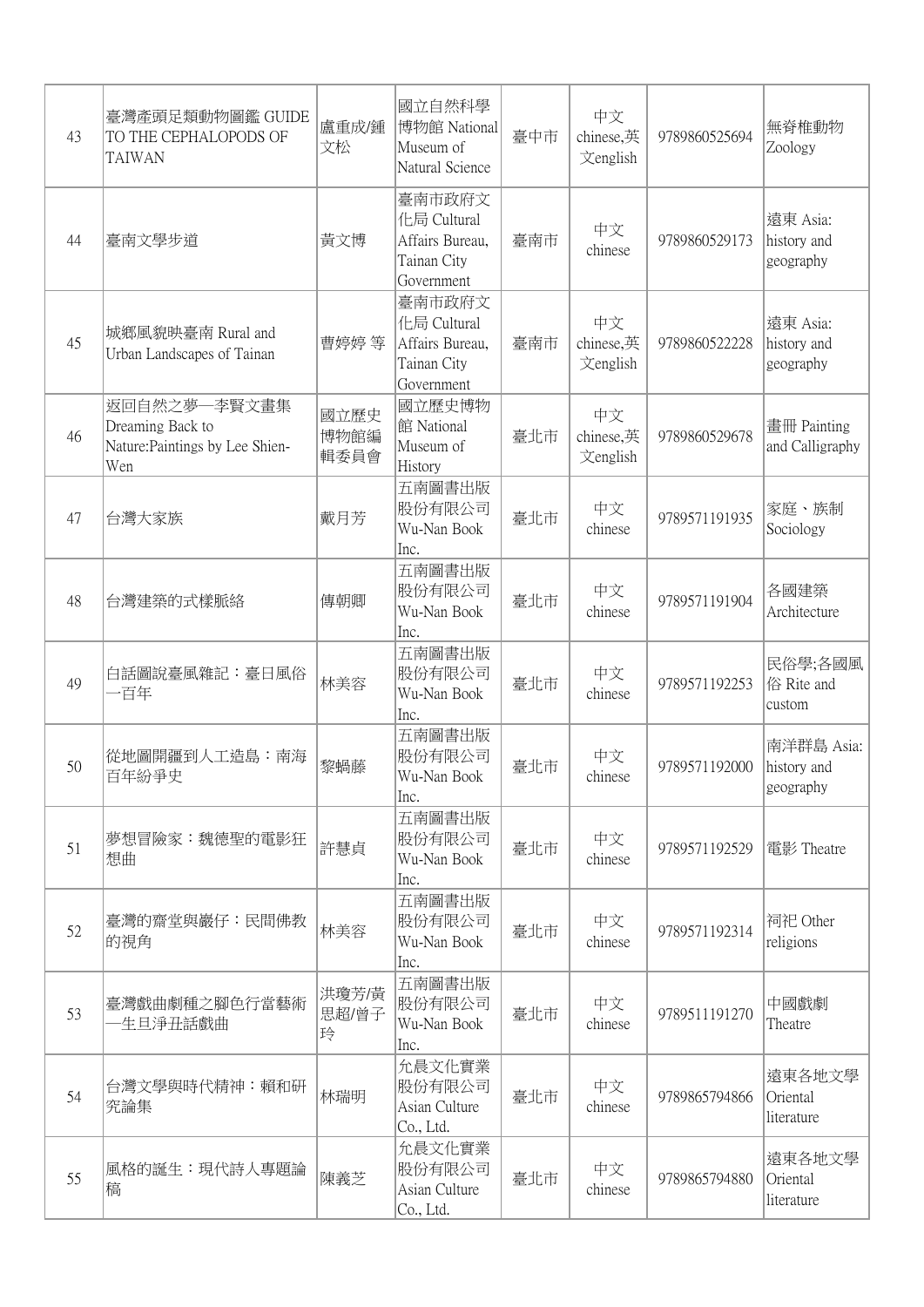| 56 | 誰是中國人:透視臺灣人與香<br>港人的身份認同                                                                                      | 林泉忠                                 | 時報文化出版<br>企業股份有限<br>公司 China<br>Times<br>Publishing Co.                         | 臺北市 | 中文<br>chinese               | 9789571371009 | 中國政治制度<br>Political science         |
|----|---------------------------------------------------------------------------------------------------------------|-------------------------------------|---------------------------------------------------------------------------------|-----|-----------------------------|---------------|-------------------------------------|
| 57 | 顧頡剛的學術淵源                                                                                                      | 林慶彰                                 | 萬卷樓圖書股<br>份有限公司<br>Wan Juan Lou<br>Books Co., Ltd.                              | 臺北市 | 中文<br>chinese               | 9789864781065 | 中國人傳記<br>Biography                  |
| 58 | 大觀紅樓(正金釵卷)(上下冊)                                                                                               | 歐麗娟                                 | 國立臺灣大學<br>出版中心<br>National Taiwan<br><b>University Press</b>                    | 臺北市 | 中文<br>chinese               | 9789863502425 | 小說 Various<br>Chinese<br>literature |
| 59 | 台灣文學英譯叢刊(No.40) 白先<br>勇專輯 Taiwan Literature English<br>Translation Series: Special Issue on<br>Pai Hsien-yung | Kuo-ch'ing<br>Tu/Terence<br>Russell | 國立臺灣大學<br>出版中心<br>National Taiwan<br><b>University Press</b>                    | 臺北市 | 中文<br>chinese,英<br>文english | 9789863502401 | 遠東各地文學<br>Oriental<br>literature    |
| 60 | 從逆寇到民族英雄:清代張煌<br>言形象的轉變                                                                                       | 陳永明                                 | 臺大出版中心<br><b>NATIONAL</b><br><b>TAIWAN</b><br><b>UNIVERSITY</b><br><b>PRESS</b> | 臺北市 | 中文<br>chinese               | 9789863502487 | 中國人傳記<br>Biography                  |
| 61 | 異鄉異客:猶太人與近現代中<br>國                                                                                            | 徐新                                  | 國立臺灣大學<br>出版中心<br>National Taiwan<br><b>University Press</b>                    | 臺北市 | 中文<br>chinese               | 9789863502463 | 民族誌 Rite and<br>custom              |
| 62 | 福音演義:晚清漢語基督教小<br>說的書寫 Attuning the<br>Gospel:Chinese Novels of the Late<br>Qing Period                        | 黎子鵬                                 | 國立臺灣大學<br>出版中心<br>National Taiwan<br><b>University Press</b>                    | 臺北市 | 中文<br>chinese               | 9789863502449 | 中國文學<br>/Chinese<br>Literature      |
| 63 | 臺灣的都市氣候議題與治理<br>Urban Climate Issues and<br>Governance in Taiwan                                              | 蕭新煌/周<br>素卿/黄書<br>禮                 | 國立臺灣大學<br>出版中心<br>National Taiwan<br><b>University Press</b>                    | 臺北市 | 中文<br>chinese               | 9789863502456 | 社區 Sociology                        |
| 64 | 不只是「風景」的視野:後革<br>命時代兩岸現當代文學比較論                                                                                | 黃文倩                                 | 臺灣學生書局<br>有限公司<br>Taiwan Student<br>Book Co., Ltd.                              | 臺北市 | 中文<br>chinese               | 9789571517407 | 中國文學<br>/Chinese<br>Literature      |
| 65 | 徐復觀教授時論語錄精粹                                                                                                   | 薛順雄                                 | 臺灣學生書局<br>有限公司<br>Taiwan Student<br>Book Co., Ltd.                              | 臺北市 | 中文<br>chinese               | 9789571517346 | 中國現代論集<br>essays                    |
| 66 | 靈魂餘溫:兩岸現當代文學批<br>評集 Residual Warm of the Soul                                                                 | 黃文倩                                 | 臺灣學生書局<br>有限公司<br>Taiwan Student<br>Book Co., Ltd.                              | 臺北市 | 中文<br>chinese               | 9789571517360 | 中國文學<br>/Chinese<br>Literature      |
| 67 | 八十自述:珍惜臺灣南島語言<br>$\lambda$ Autobiography at Eighty: A<br>Lone Ranger of Formosan<br>Languages                 | 李壬癸                                 | 中央研究院近<br>代史研究所<br>Institute of<br>Modern History,<br>Academia Sinica           | 臺北市 | 中文<br>chinese               | 9789860528619 | 各國傳記<br>Biography                   |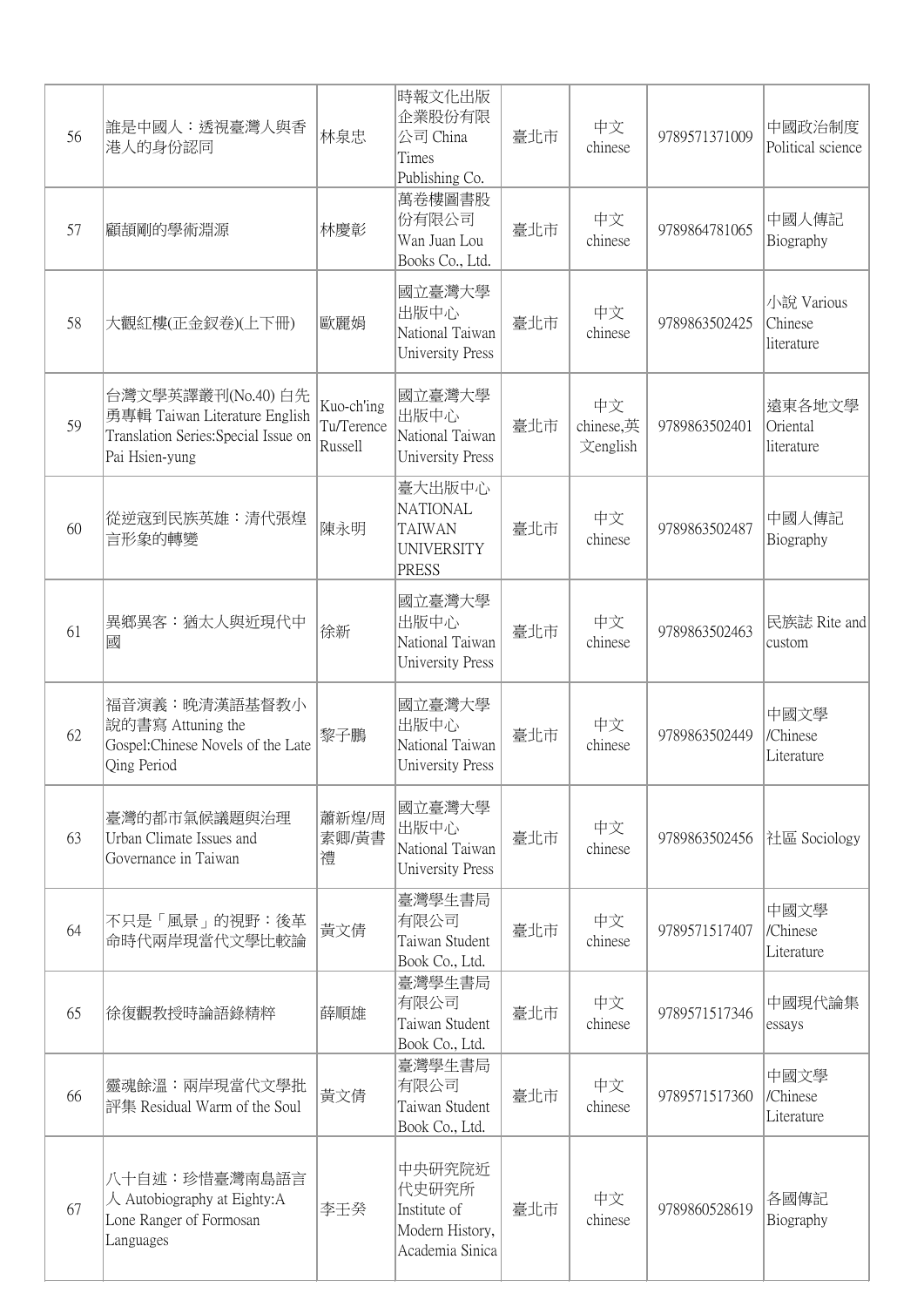| 68 | 性別治理                                                                                                                                                  | 何春蕤         | 國立中央大學<br>性/別研究室<br>Center For the<br>Study of<br>Sexualities,<br>Dept. of English,<br>National Central<br>University | 桃園市 | 中文<br>chinese               | 9789860533590 | 家庭、族制<br>Sociology                     |
|----|-------------------------------------------------------------------------------------------------------------------------------------------------------|-------------|-----------------------------------------------------------------------------------------------------------------------|-----|-----------------------------|---------------|----------------------------------------|
| 69 | 禮密臣臺灣資料選集 From<br>Province to Republic to Colony                                                                                                      | 賴大衛/林<br>欣宜 | 中央研究院臺<br>灣史研究所<br>Institute of<br>Taiwan History,<br>Academia Sinica                                                 | 臺北市 | 中文<br>chinese,英<br>文english | 9789560531640 | 韓國史地 Asia:<br>history and<br>geography |
| 70 | 葉盛吉日記(一)1938-1940 The<br>Diary of Ye Sheng-Ji vol.1                                                                                                   | 葉盛吉         | 國家人權博物<br>館籌備處<br>Preparatory<br>Office of the<br>National Human<br>Rights Museum                                     | 新北市 | 中文<br>chinese               | 9789860533972 | 各國傳記<br>Biography                      |
| 71 | 715解嚴三十週年紀念專刊                                                                                                                                         | 薛化元         | 國家人權博物<br>館籌備處<br>Preparatory<br>Office of the<br>National Human<br>Rights Museum                                     | 新北市 | 中文<br>chinese               | 9789860530384 | 遠東 Asia:<br>history and<br>geography   |
| 72 | 黃旺成先生日記(17) 一九三0年<br>The Diary of Ng Ong-seng Vol.17<br>1930                                                                                          | 黃旺成         | 中央研究院臺<br>灣史研究所<br>Institute of<br>Taiwan History,<br>Academia Sinica                                                 | 臺北市 | 中文<br>chinese               | 9789860532500 | 各國傳記<br>Biography                      |
| 73 | 陳植棋畫作與文書選輯                                                                                                                                            | 謝國興/王<br>麗蕉 | 中央研究院臺<br>灣史研究所<br>Institute of<br>Taiwan History,<br>Academia Sinica                                                 | 臺北市 | 中文<br>chinese               | 9789860532081 | 書畫/Painting<br>and Calligraphy         |
| 74 | 保密局臺灣站二二八史料彙編<br>$\left(\rightarrow\right)$ Collections of 228 Incident:<br>Historical Materials of Secrets<br>Bureau, Taiwan Branch Volume 1         | 許雪姬         | 中央研究院臺<br>灣史研究所<br>Institute of<br>Taiwan History,<br>Academia Sinica                                                 | 臺北市 | 中文<br>chinese               | 9789860451726 | 遠東 Asia:<br>history and<br>geography   |
| 75 | 西港仔刈香:一個傳統王醮的<br>數位紀錄 Sai Káng-á Kuah-<br>hiunn: Digital documentaries of a<br>traditional Taiwanese religious<br>festival in the Hsikang area, Tanan | 謝興國         | 中央研究院臺<br>灣史研究所<br>Institute of<br>Taiwan History,<br>Academia Sinica                                                 | 臺北市 | 中文<br>chinese               | 9789860533941 | 祠祀 Other<br>religions                  |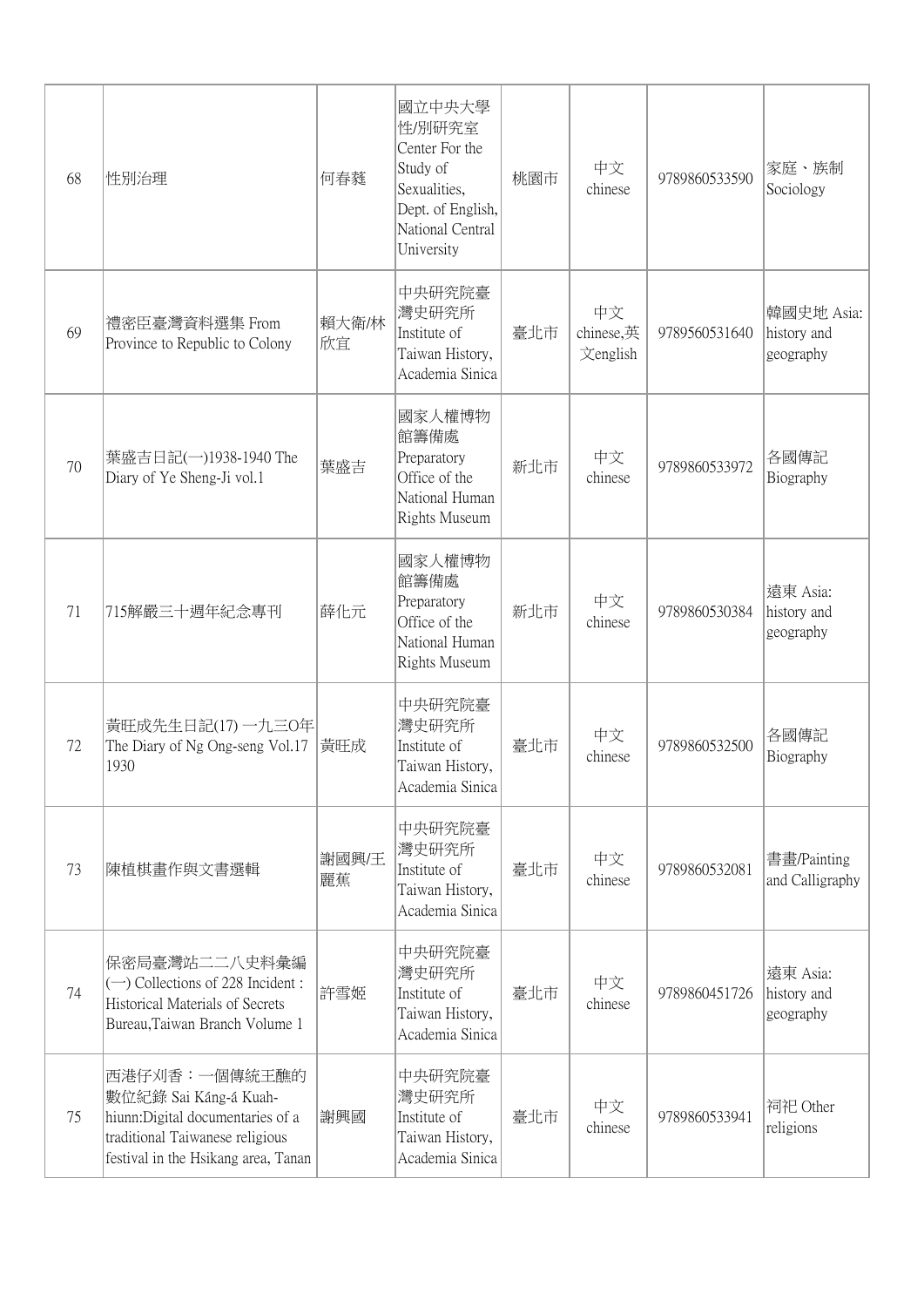| 76 | 陳岑女士日記: 一九二四年<br>The Diary of Chen Ling, 1924                                                            | 陳岑                   | 中央研究院臺<br>灣史研究所<br>Institute of<br>Taiwan History,<br>Academia Sinica                             | 臺北市 | 中文<br>chinese                 | 9789860528374 | 各國傳記<br>Biography                    |
|----|----------------------------------------------------------------------------------------------------------|----------------------|---------------------------------------------------------------------------------------------------|-----|-------------------------------|---------------|--------------------------------------|
| 77 | 2017臺灣美術新貌獎 The 2017<br>Taiwan Emerging Art Awards                                                       | 王志誠                  | 臺中市政府文<br>化局 Cultural<br>Affairs Bureau<br>of Taichung City<br>Government                         | 臺中市 | 中文<br>chinese                 | 9789860529715 | 圖譜 Arts                              |
| 78 | 生活·話當年: 1950、1960年<br>代國家檔案影像專輯                                                                          | 國家發展<br>委員會檔<br>案管理局 | 國家發展委員<br>會檔案管理局<br>National<br>Archives<br>Administration,<br><b>NDC</b>                         | 新北市 | 中文<br>chinese                 | 9789860533125 | 遠東 Asia:<br>history and<br>geography |
| 79 | 臺東民間手稿圖錄                                                                                                 | 黃學堂                  | 臺東縣政府文<br>化處 Taitung<br>County Cultural<br>Affairs<br>Department                                  | 臺東市 | 中文<br>chinese                 | 9789860532265 | 遠東 Asia:<br>history and<br>geography |
| 80 | 栗社桂冠詩人鄒子襄(上下冊)                                                                                           | 陳運棟/鄭<br>錦宏          | 苗栗縣政府文<br>化觀光局<br>Culture and<br>Tourism Bureau,<br>Miaoli County                                 | 苗栗市 | 中文<br>chinese                 | 9789860528022 | 遠東各地文學<br>Oriental<br>literature     |
| 81 | 中華民國105年勞動檢查年報                                                                                           | 勞動部職<br>業安全衛<br>生署   | 勞動部職業安<br>全衛生署<br>Occupational<br>Safety And<br>Health<br>Administration,<br>Ministry of<br>Labor | 新北市 | 中文<br>chinese                 | 9789860525045 | 勞工問題<br>Economy                      |
| 82 | 對對:臺灣婚創形質意展 In<br>Pairs: The<br>Creativity, Designs, Textures and<br>Symbols of the Wedding in<br>Taiwan | 林秀娟                  | 國立臺灣工藝<br>研究發展中心<br>National Taiwan<br>Craft Research<br>and<br>Development<br>Institute          | 南投縣 | 中文<br>chinese,英<br>文english   | 9789860532920 | 圖案;裝飾<br>/Decorative Arts            |
| 83 | 中國古代學術思想研究                                                                                               | 金中樞                  | 稻鄉出版社<br>daw Shiang<br>Publishing<br>Co.,ltd.                                                     | 新北市 | 中文<br>chinese                 | 9789866078866 | 中國思想<br>Thought                      |
| 84 | 葉盛吉日記(二)1941 The Diary<br>of Ye Sheng-Ji vol.2                                                           | 葉盛吉                  | 中央研究院臺<br>灣史研究所<br>Institute of<br>Taiwan History,<br>Academia Sinica                             | 臺北市 | 中文<br>chinese,日<br>文 japanese | 9789860533989 | 各國傳記<br>Biography                    |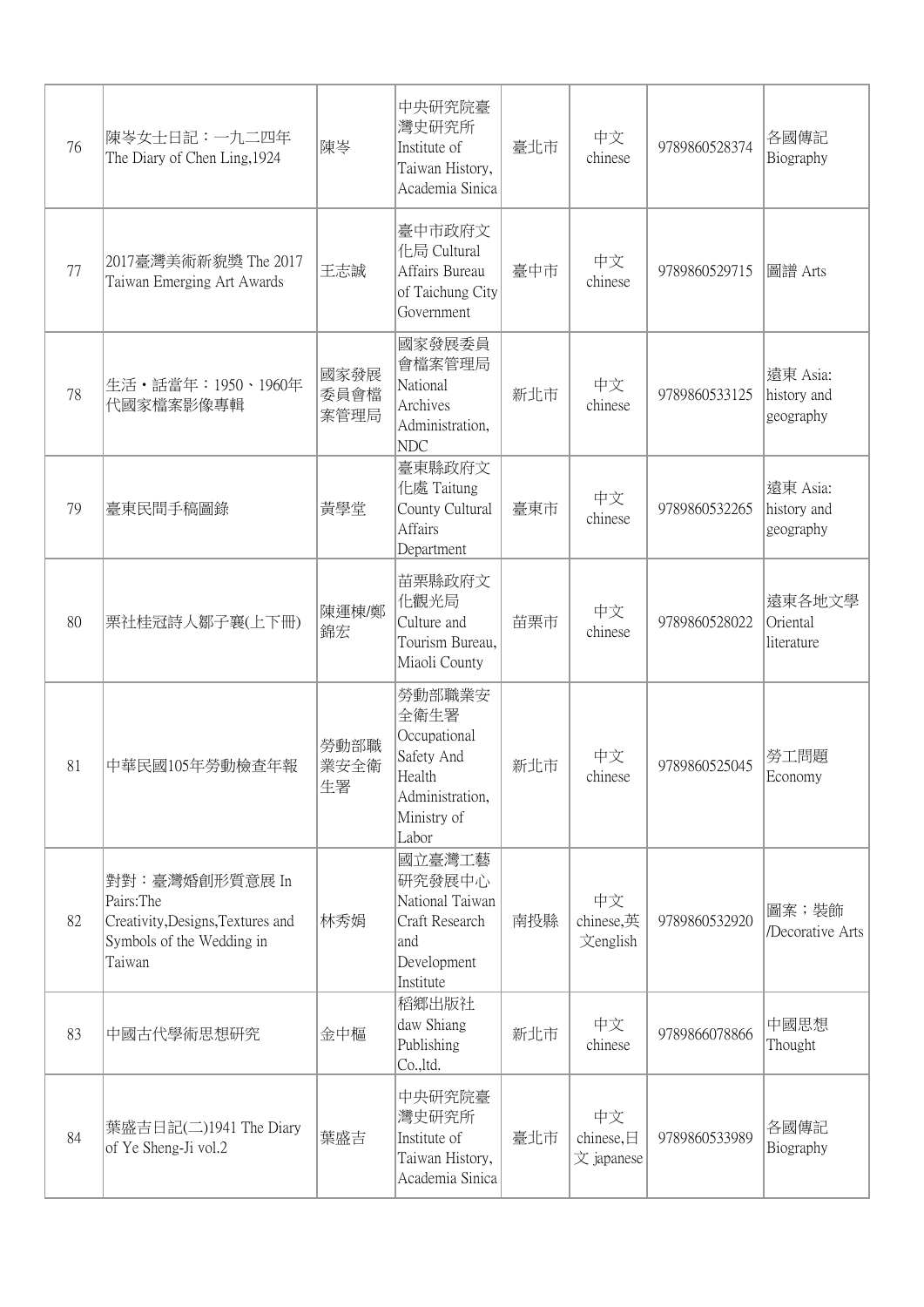| 85  | 保密局臺灣站二二八史料彙編<br>$(\square)$ Collections of 228 Incident:<br>Historical Materials of Secrets<br>Bureau, Taiwan Branch Volume 2 | 許雪姬 | 中央研究院臺<br>灣史研究所<br>Institute of<br>Taiwan History,<br>Academia Sinica | 臺北市 | 中文<br>chinese | 9789860479324 | 遠東 Asia:<br>history and<br>geography |
|-----|--------------------------------------------------------------------------------------------------------------------------------|-----|-----------------------------------------------------------------------|-----|---------------|---------------|--------------------------------------|
| 86  | 臺灣省通志(卷首)(上)序例綱目                                                                                                               | 林衡道 | 國史館臺灣文<br>獻館 Taiwan<br>Historica                                      | 南投市 | 中文<br>chinese |               | 華南地區(珠江<br>流域) Local<br>history      |
| 87  | 臺灣省通志(卷1)土地志動物篇                                                                                                                |     | 國史館臺灣文<br>獻館 Taiwan<br>Historica                                      | 南投市 | 中文<br>chinese |               | 華南地區(珠江<br>流域) Local<br>history      |
| 88  | 臺灣省通志(卷1)土地志植物篇                                                                                                                |     | 國史館臺灣文<br>獻館 Taiwan<br>Historica                                      | 南投市 | 中文<br>chinese |               | 華南地區(珠江<br>流域) Local<br>history      |
| 89  | 臺灣省通志(卷2)人民志人口篇                                                                                                                | 李汝和 | 國史館臺灣文<br>獻館 Taiwan<br>Historica                                      | 南投市 | 中文<br>chinese |               | 華南地區(珠江<br>流域) Local<br>history      |
| 90  | 臺灣省通志(卷2)人民志禮俗篇                                                                                                                | 李汝和 | 國史館臺灣文<br>獻館 Taiwan<br>Historica                                      | 南投市 | 中文<br>chinese |               | 華南地區(珠江<br>流域) Local<br>history      |
| 91  | 臺灣省通志(卷3)政事志建置篇                                                                                                                |     | 國史館臺灣文<br>獻館 Taiwan<br>Historica                                      | 南投市 | 中文<br>chinese |               | 華南地區(珠江<br>流域) Local<br>history      |
| 92  | 臺灣省通志(卷3)政事志行政篇                                                                                                                | 李汝和 | 國史館臺灣文<br>獻館 Taiwan<br>Historica                                      | 南投市 | 中文<br>chinese |               | 華南地區(珠江<br>流域) Local<br>history      |
| 93  | 臺灣省通志(卷3)政事志司法篇                                                                                                                | 李汝和 | 國史館臺灣文<br>獻館 Taiwan<br>Historica                                      | 南投市 | 中文<br>chinese |               | 華南地區(珠江<br>流域) Local<br>history      |
| 94  | 臺灣省通志(卷3)政事志衛生篇                                                                                                                |     | 國史館臺灣文<br>獻館 Taiwan<br>Historica                                      | 南投市 | 中文<br>chinese |               | 華南地區(珠江<br>流域) Local<br>history      |
| 95  | 臺灣省通志(卷3)政事志外事篇                                                                                                                | 李汝和 | 國史館臺灣文<br>獻館 Taiwan<br>Historica                                      | 南投市 | 中文<br>chinese |               | 華南地區(珠江<br>流域) Local<br>history      |
| 96  | 臺灣省通志(卷4)經濟志農業篇                                                                                                                |     | 國史館臺灣文<br>獻館 Taiwan<br>Historica                                      | 南投市 | 中文<br>chinese |               | 華南地區(珠江<br>流域) Local<br>history      |
| 97  | 臺灣省通志(卷5)教育志考選篇                                                                                                                |     | 國史館臺灣文<br>獻館 Taiwan<br>Historica                                      | 南投市 | 中文<br>chinese |               | 華南地區(珠江<br>流域) Local<br>history      |
| 98  | 臺灣省通志(卷6)學藝志藝文篇                                                                                                                |     | 國史館臺灣文<br>獻館 Taiwan<br>Historica                                      | 南投市 | 中文<br>chinese |               | 華南地區(珠江<br>流域) Local<br>history      |
| 99  | 臺灣省通志(卷8)同冑志族群分<br>類分佈篇(1)                                                                                                     |     | 國史館臺灣文<br>獻館 Taiwan<br>Historica                                      | 南投市 | 中文<br>chinese |               | 華南地區(珠江<br>流域) Local<br>history      |
| 100 | 臺灣省通志(卷8)同胄志固有文<br>化篇(2)                                                                                                       |     | 國史館臺灣文<br>獻館 Taiwan<br>Historica                                      | 南投市 | 中文<br>chinese |               | 華南地區(珠江<br>流域) Local<br>history      |
| 101 | 臺灣省通志(卷8)同胄志固有文<br>化篇.歷代治理篇(3)                                                                                                 |     | 國史館臺灣文<br>獻館 Taiwan<br>Historica                                      | 南投市 | 中文<br>chinese |               | 華南地區(珠江<br>流域) Local<br>history      |
| 102 | 臺灣省通志(卷8)同冑志歷代治<br>理篇(4)                                                                                                       |     | 國史館臺灣文<br>獻館 Taiwan<br>Historica                                      | 南投市 | 中文<br>chinese |               | 華南地區(珠江<br>流域) Local<br>history      |